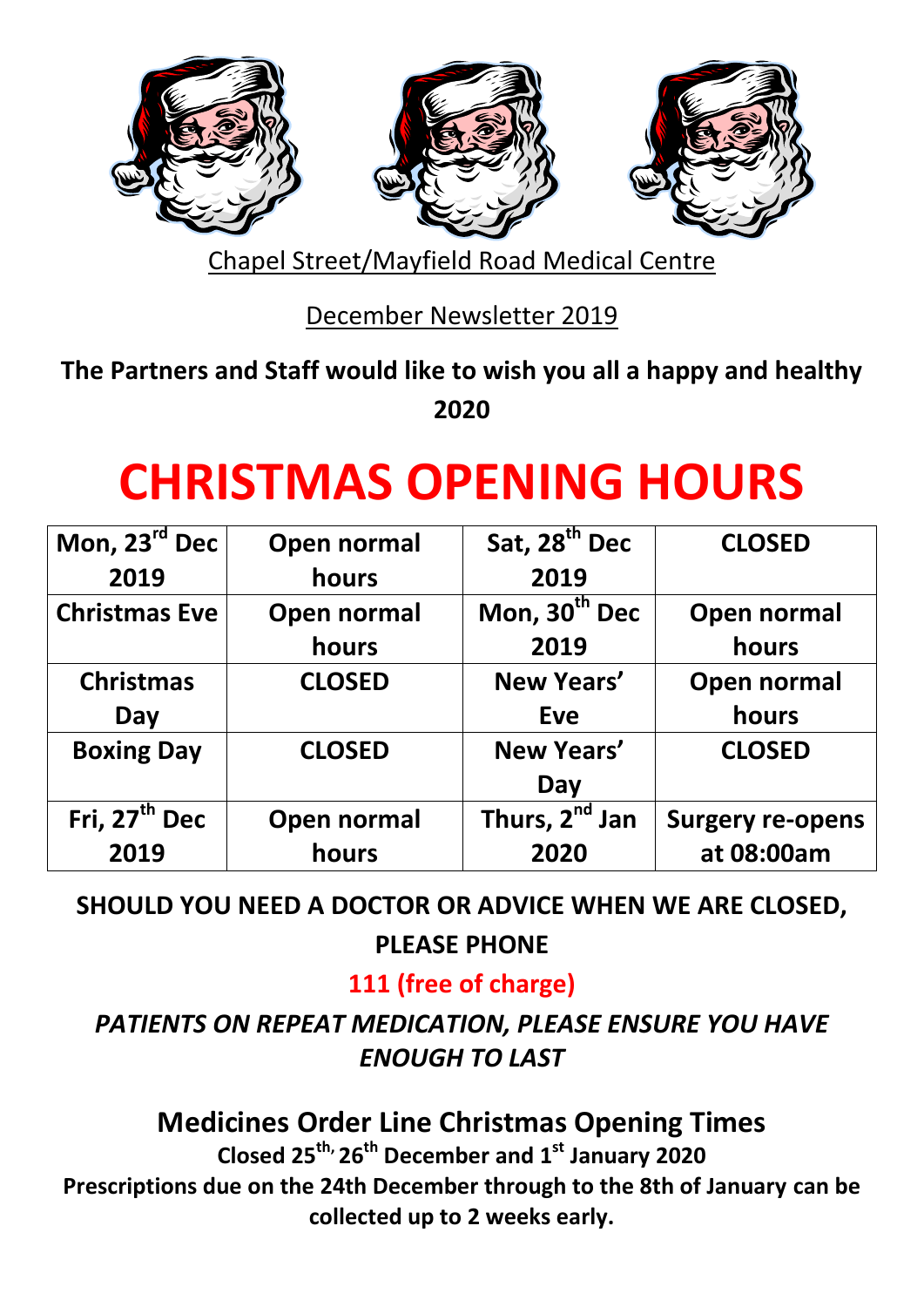### **Medicines Order Line (MOL) (Change of opening times)**

From 18th November 2019 The Medicines Order Line (MOL) is now open Mon-Fri (excluding bank holidays) **8am-4pm**. To order your prescription please call 0115 8550260.



#### **Staff Farewells**

We were sorry to say goodbye to Jonathy (Receptionist), and sadly at the end of March 2020 we will say goodbye to Dr Iserloh. We wish them both well in the future.



We welcome Ashley Hudson (HCA) and Dr Neely who will be joining us on 12/12/19. We wish them both a very warm welcome.

## **Patient Participation Group**

We have a patient participation group, made up of patients who meet approximately once a year to discuss our practice, the needs of our patients and the services we provide. If you are interested in becoming an active member of this group, please contact the surgery.

#### **Flu vaccination**

All patients aged over 65 and those aged 18 - 65 with a long term condition including, but not limited to COPD, asthma (taking regular 'preventer' inhalers), heart, liver or kidney disease are advised to have an annual flu vaccination. WE STILL HAVE VACCINE IN STOCK FOR ANYBODY NOT YET VACCINATED. Please book on-line, call or visit your usual surgery to book in asap. **When they are gone they are gone!** 

There is a national delay to the children's flu vaccination programme. We have very limited stocks and have been asked by NHS England to prioritise risk groups first. We will text in group order those eligible as soon as we have availability. **PLEASE ENSURE WE HAVE YOUR UP TO DATE MOBILE PHONE NUMBER.**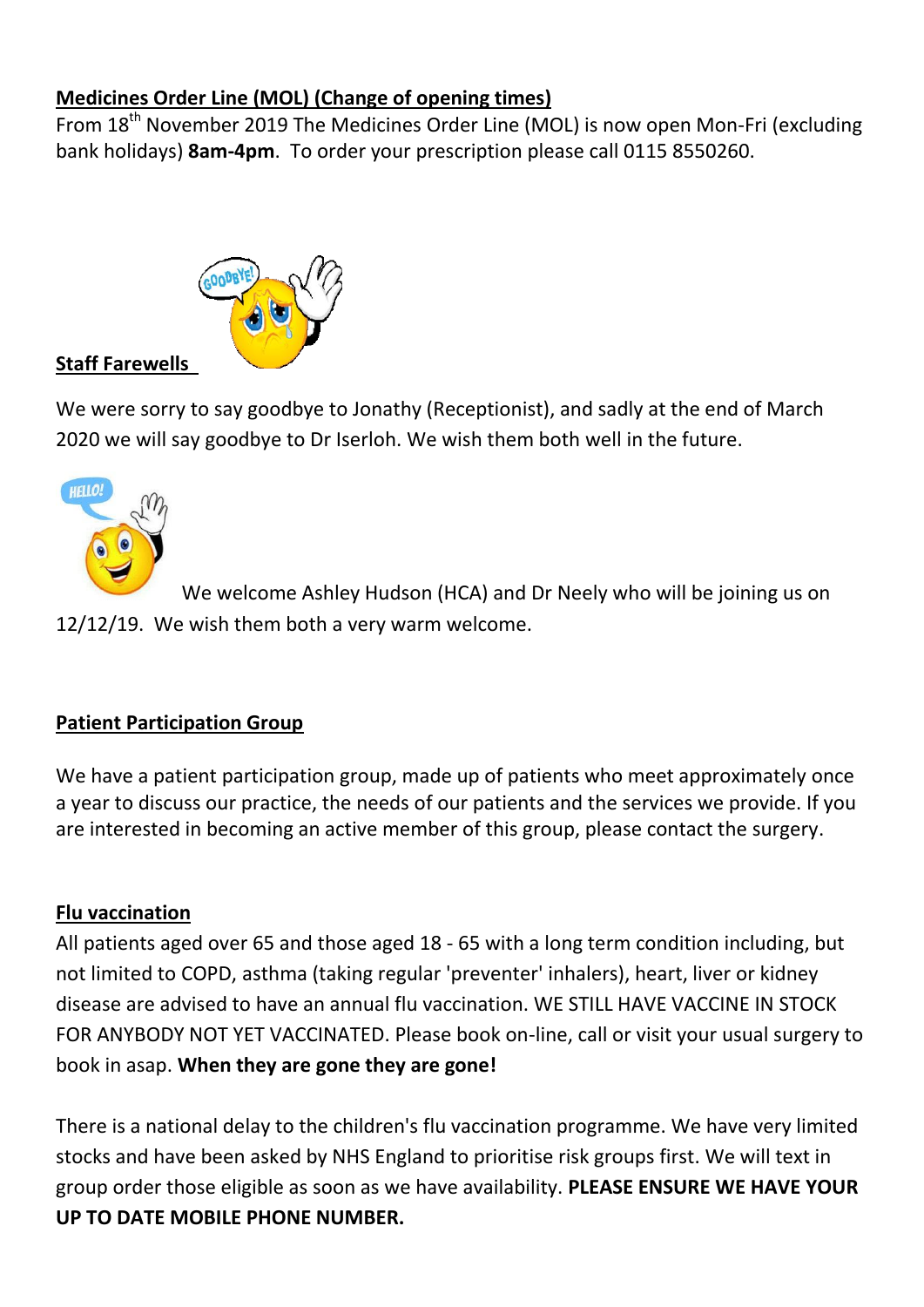# **Keep well this winter**

- **Feeling unwell? Don't wait – get advice from your nearest pharmacist.**
- **Make sure you get your flu jab**

.

- **Keep warm – heat your home to at least 18⁰C (65⁰F)** Keep your bedroom window closed on winter nights Keep active when you are indoors Wear several layers of light clothes Make sure you're receiving all the help that you are entitled to Check your heating and cooking appliances are safe.
- **Check your medicine cabinet**
- **Prescriptions –** Make sure you get your prescription medicines before your pharmacy or GP practice closes for Christmas
- **Look out for other people**
- **Make sure you are stocked up with enough food supplies**
- **Wear shoes with a good grip and a scarf around the mouth**

# **THINK TWICE**

The NHS in Derbyshire is under tremendous pressure today Where you can, please help by:

- Calling NHS 111 for free advice on your care
- Treating yourself for minor ailments, using your pharmacist
- Not using A&E as a convenience, you may risk the care of people who are seriously ill
- . Visiting a Minor Injury Unit for injuries that aren't life-threatening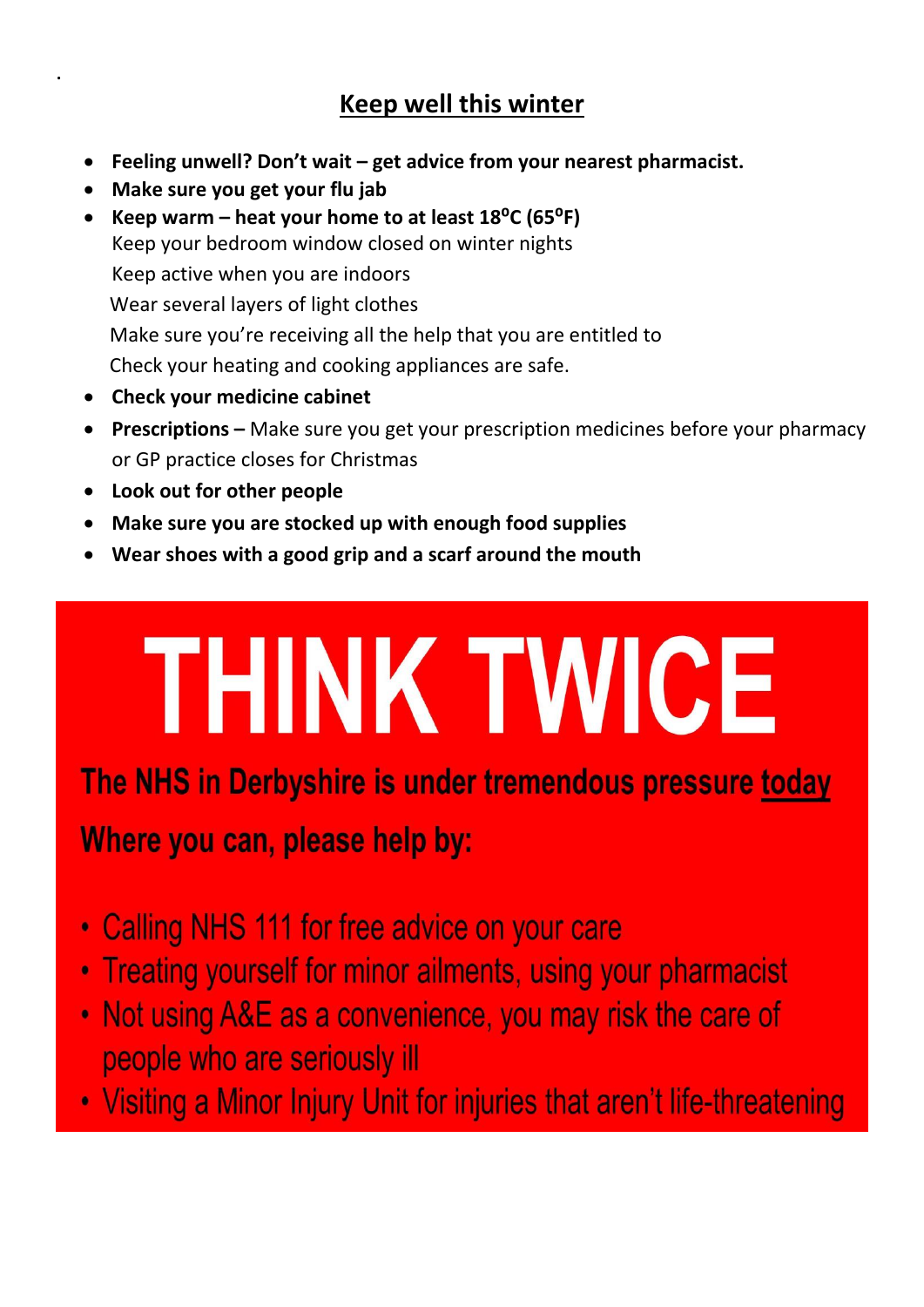# **SIGNPOSTING - coming to this surgery January 2020**



#### **What is this?**

 A process which includes the receptionist asking the patient what their call is about. The receptionist will then book the patient in to either see or speak to the most appropriate clinician. This may be the Dr, ACP, Nurse or they may call 999 or advise the patient to go to A&E, walk in centre, offer a hub appointment or maybe direct them to the pharmacist, dentist or midwife. This will ensure that the patient is connected to the most appropriate service (not just booked with a Dr/Clinician), at the most appropriate time.

#### **Patients can be assured that:-**

Receptionists are:

- All trained to follow GP agreed pathways of who and when to book an appointment or refer them to.
- Not being nosey
- Bound by confidentiality rules the same way as Doctors and Nurses
- Not offering clinical advice

# **Look out for the information on our website, leaflets, and posters.**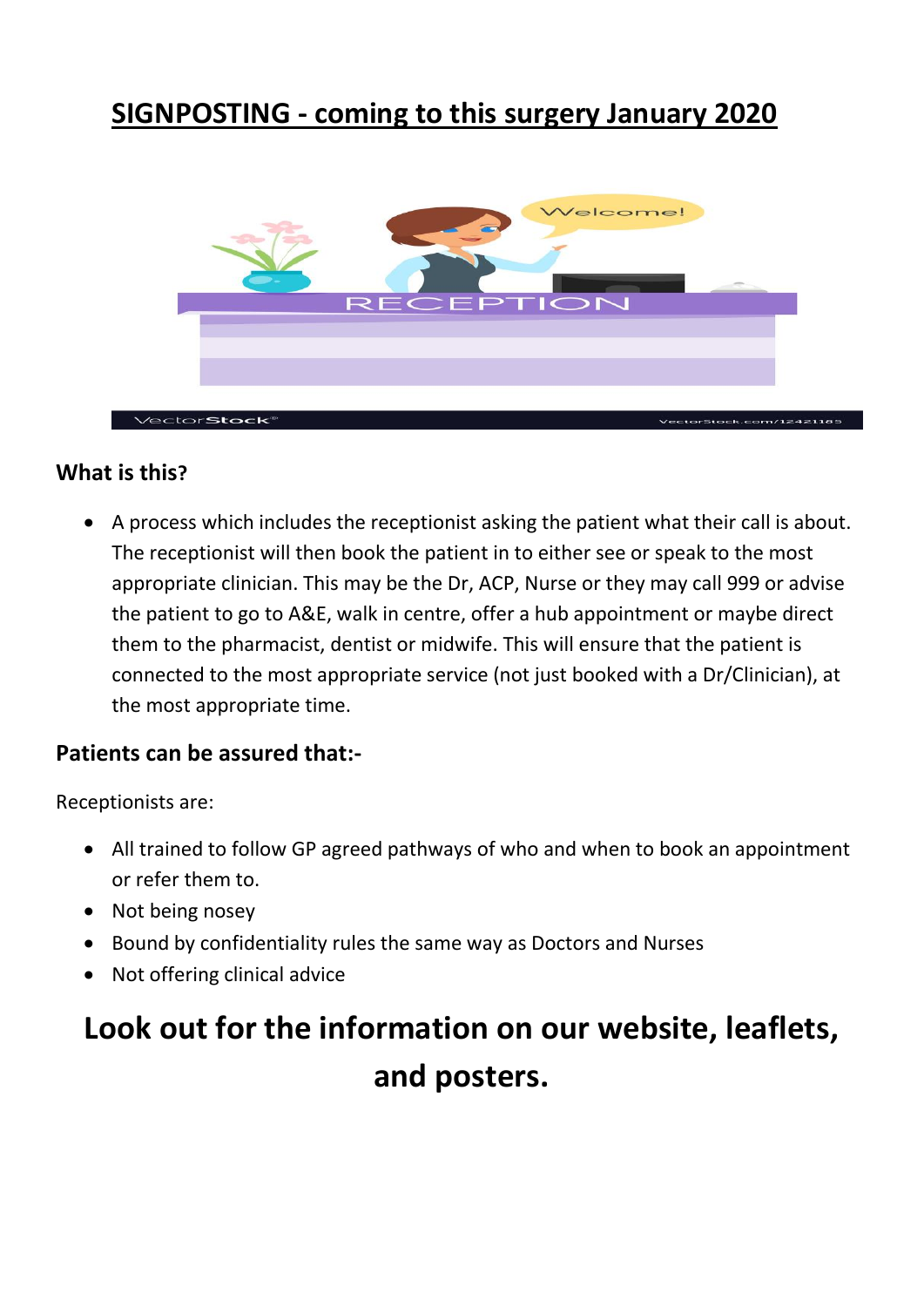# **APPOINTMENTS**



We are aware that we still have our issues. We would love to be able to offer our patients more appointments but unfortunately the demand for appointments outweighs the supply. GP's are retiring and there is a national shortage of doctors and nurses wanting to work in general practice.

We are proud of every member of our team, they work in general practice because they care and want to help. It is lovely to get a simple "thank you" from a patient. However, we do get shouted and sworn at which will not be tolerated.

Please do not take out your frustration on members of our team, no-one comes to work to be verbally abused.



#### **Personal Information**

Please ensure we have your up to date address and telephone number. If you are not receiving text messages from us re appointment reminders and other important information please ensure we have your correct mobile number.